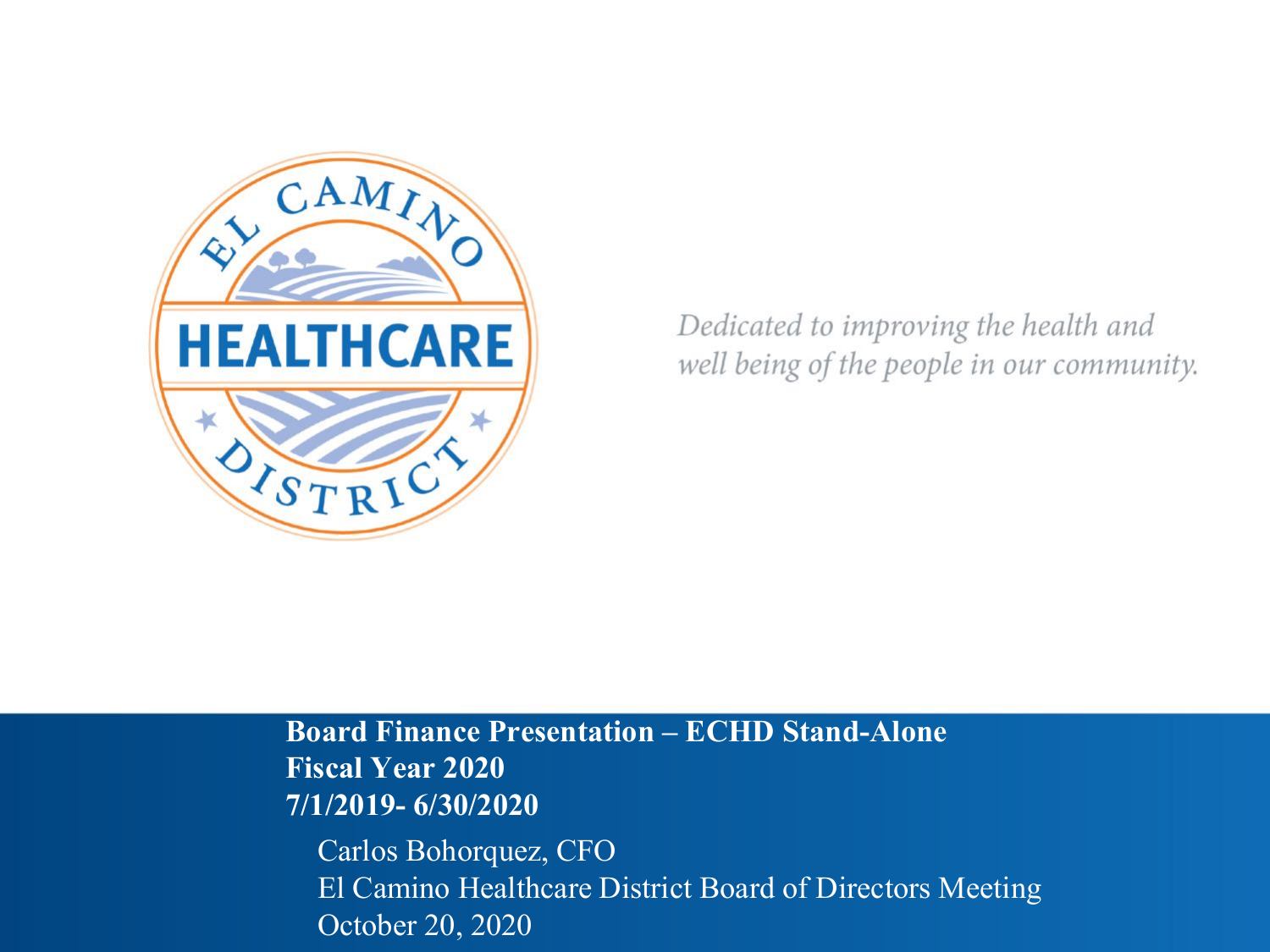# **Contents**

### **ECHD Stand-Alone Financial Statements**

**NOTE: Accounting standards require that audited financial statements for El Camino Healthcare District be presented in consolidated format, including El Camino Hospital and its controlled affiliates. In an effort to help ensure public accountability and further ensure the transparency of the District's operations, the District also prepares internal, "Stand-Alone" financial statements which present information for the District by itself.**

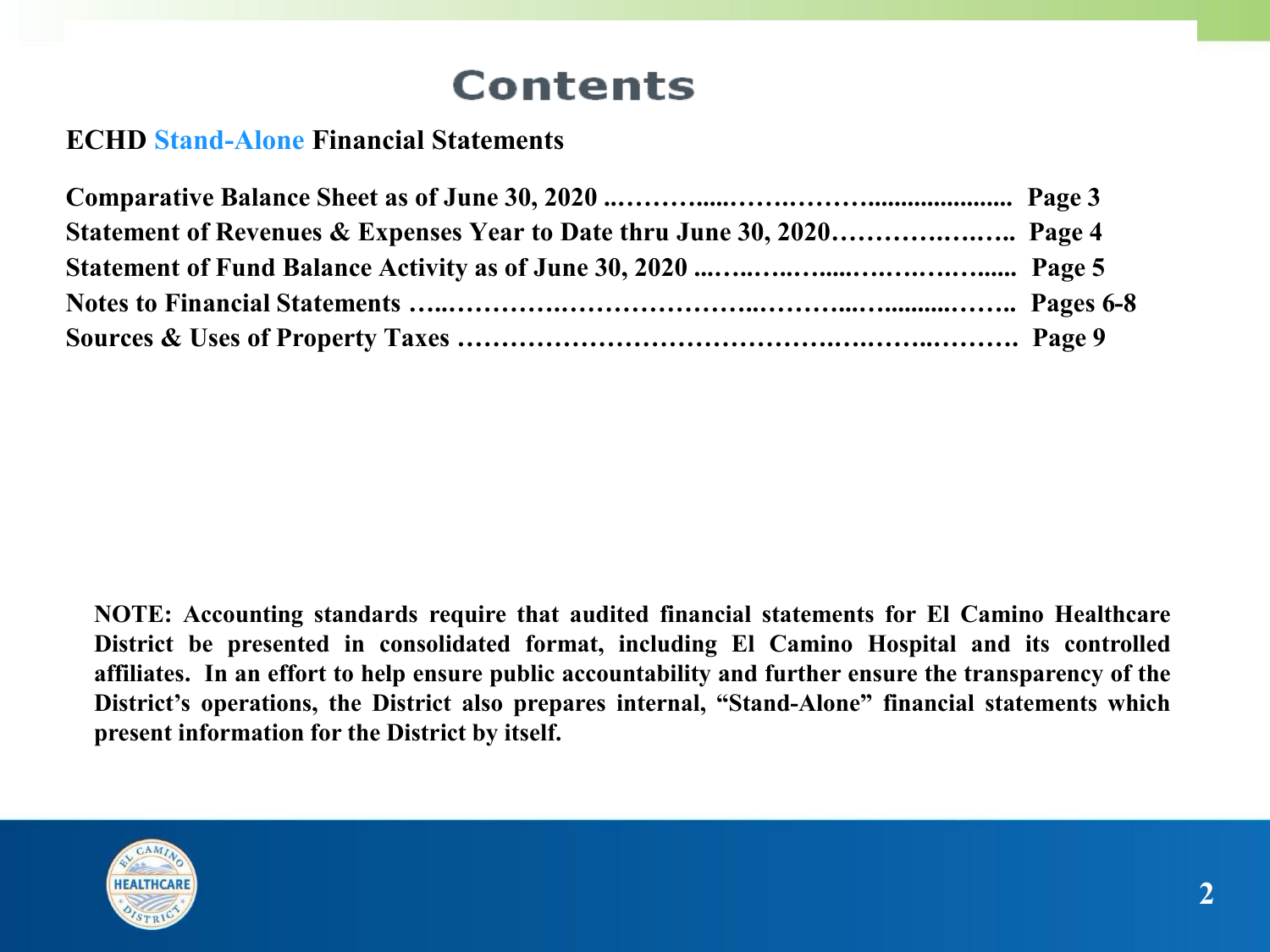## El Camino Healthcare District

### Stand-Alone Comparative Balance Sheet (\$ Thousands)

*These financial statements exclude the District's El Camino Hospital Corporation and its controlled affiliates*

|                                           | June 30, 2020<br>Pre-audit w/o |               |                                        | June 30, 2020<br>Pre-audit w/o |               |
|-------------------------------------------|--------------------------------|---------------|----------------------------------------|--------------------------------|---------------|
|                                           | <b>Eliminations</b>            | June 30, 2019 |                                        | <b>Eliminations</b>            | June 30, 2019 |
| <b>ASSETS</b>                             |                                |               | <b>LIABILITIES &amp; FUND BALANCE</b>  |                                |               |
| Cash & cash equiv                         | \$5,443                        | \$3,679       | Accounts payable <sup>(8)</sup>        | \$79                           | \$0           |
| Short term investments                    | 5,710                          | 8,523         | Current portion of bonds               | 4,400                          | 3,800         |
| Due fm Retiree Health Plan <sup>(1)</sup> | 30                             | 30            | Bond interest payable                  | 1,852                          | 2,403         |
| S.C. M&O Taxes Receivable                 | 0                              | 0             | Other Liabilities                      | 1,295                          | 102           |
| Other current assets                      | 268                            | 17            |                                        |                                |               |
| <b>Total current assets</b>               | \$11,451                       | \$12,249      | <b>Total current liabilities</b>       | \$7,626                        | \$6,305       |
|                                           |                                |               |                                        |                                |               |
| Operational Reserve Fund <sup>(2)</sup>   | 1,500                          | 1,500         |                                        |                                |               |
| Capital Appropriation Fund <sup>(3)</sup> | 26,495                         | 23,778        |                                        |                                |               |
| Capital Replacement Fund <sup>(4)</sup>   | 5,741                          | 5,592         | Deferred income                        | 50                             | 49            |
| Community Benefit Fund <sup>(5)</sup>     | 2,349                          | 1,822         | Bonds payable - long term              | 116,651                        | 121,392       |
| <b>Total Board designated funds</b>       | \$36,085                       | \$32,693      | <b>Total liabilities</b>               | \$124,327                      | \$127,746     |
|                                           |                                |               |                                        |                                |               |
| Funds held by trustee <sup>(6)</sup>      | \$27,347                       | \$24,028      | <b>Fund balance</b>                    |                                |               |
| Capital assets, net (7)                   | \$10,710                       | \$10,766      | Unrestricted fund balance              | \$56,814                       | \$55,558      |
|                                           |                                |               | Restricted fund balance <sup>(9)</sup> | (95, 548)                      | (103, 567)    |
|                                           |                                |               | <b>Total fund balance</b>              | ( \$38, 734)                   | ( \$48,009]   |
|                                           |                                |               |                                        |                                |               |
| <b>TOTAL ASSETS</b>                       | \$85,593                       | \$79,736      | <b>TOTAL LIAB &amp; FUND BALANCE</b>   | \$85,593                       | \$79,736      |



*Note: Totals may not agree due to rounding. See page 9 for footnotes.* **3**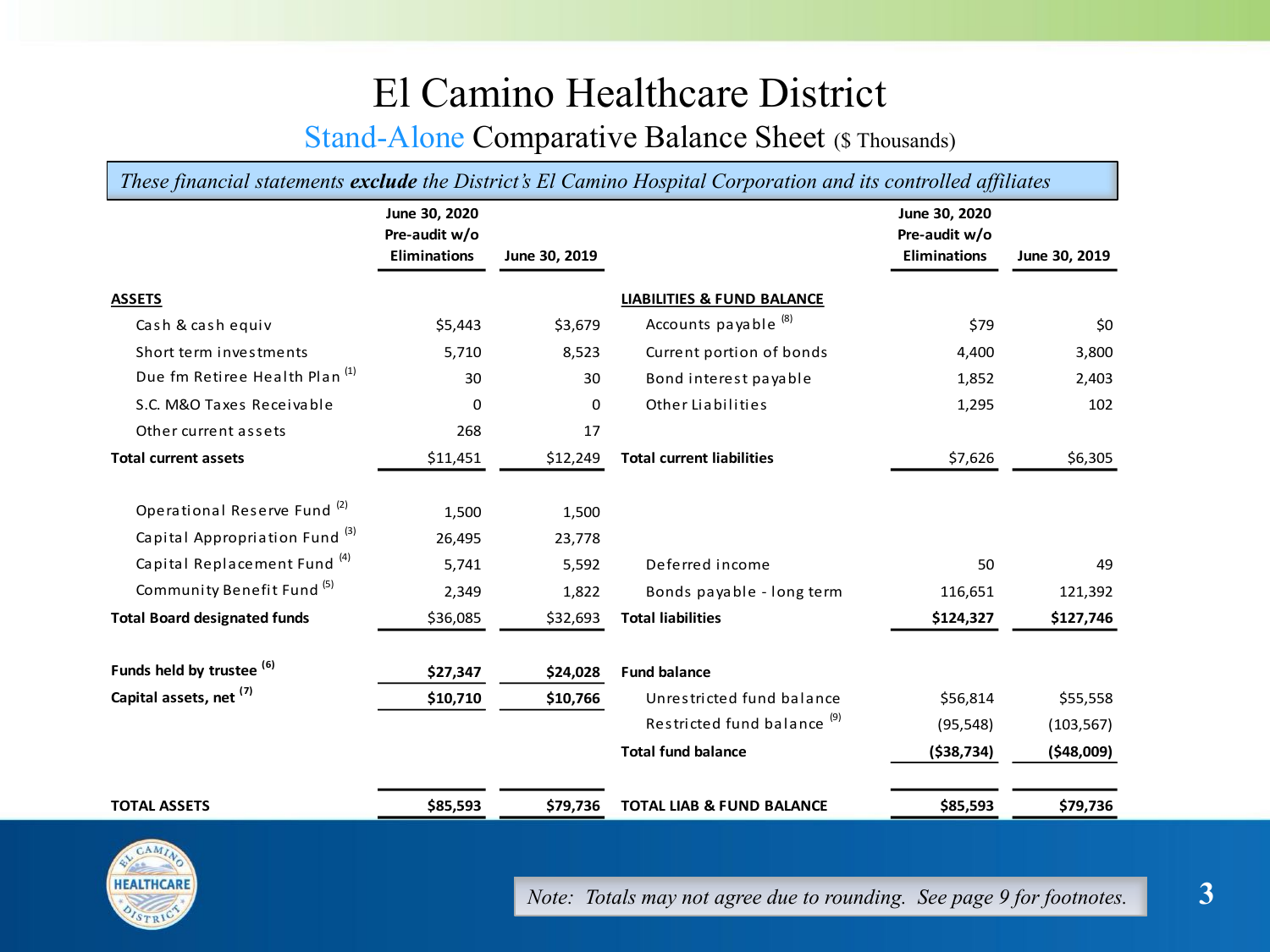### **El Camino Healthcare District YTD Stand-Alone Stmt of Revenue and Expenses (\$ Thousands) Comparative Year-to-Date June 30, 2020**

*These financial statements exclude the District's El Camino Hospital Corporation and its controlled affiliates*

|                                                           |               | <b>Current Year</b><br>Actual<br><b>Budget</b> |    | Variance |    | <b>Prior Full Year</b><br>Actual |     |         |
|-----------------------------------------------------------|---------------|------------------------------------------------|----|----------|----|----------------------------------|-----|---------|
| <b>REVENUES</b>                                           |               |                                                |    |          |    |                                  |     |         |
| Ground Lease Revenue <sup>(10)</sup><br>(A)               | \$            | 91                                             | \$ | 96       | \$ | (5)                              | \$  | 96      |
| Redevelopment Taxes <sup>(11)</sup><br>(B)                |               | 325                                            |    |          |    | 325                              |     | 268     |
| Unrestricted M&O Property Taxes <sup>(11)</sup><br>(B)    |               | 8,845                                          |    | 8,845    |    |                                  |     | 8,429   |
| Restricted M&O Property Taxes <sup>(11)</sup><br>(B)      |               | 9,706                                          |    | 7,654    |    | 2,052                            |     | 8,989   |
| G.O. Taxes Levied for Debt Service <sup>(11)</sup><br>(B) |               | 10,493                                         |    | 10,200   |    | 293                              |     | 9,989   |
| IGT/PRIME Medi-Cal Program <sup>(12)</sup><br>(B)         |               | (4,048)                                        |    | (3, 342) |    | (706)                            |     | (6,829) |
| Investment Income (net)<br>(B)                            |               | 1,444                                          |    | 897      |    | 547                              |     | 1,307   |
| Other income<br>(B)                                       |               |                                                |    |          |    |                                  |     | O       |
| <b>TOTAL NET REVENUE</b>                                  |               | 26,856                                         |    | 24,350   |    | 2.506                            |     | 22,249  |
| <b>EXPENSES</b>                                           |               |                                                |    |          |    |                                  |     |         |
| (A) Wages & Benefits <sup>(13)</sup>                      |               |                                                |    |          |    |                                  |     | O       |
| Professional Fees & Purchased Svcs <sup>(14)</sup><br>(A) |               | 553                                            |    | 613      |    | 60                               |     | 629     |
| Supplies & Other Expenses <sup>(15)</sup><br>(A)          |               | 90                                             |    | 116      |    | 26                               |     | 62      |
| G.O. Bond Interest Expense (net) <sup>(16)</sup><br>(B)   |               | 2,474                                          |    | 3,320    |    | 846                              |     | 2,805   |
| Community Benefit Expenditures <sup>(17)</sup><br>(B)     |               | 7,544                                          |    | 7,800    |    | 256                              |     | 7,337   |
| Depreciation / Amortization<br>(A)                        |               | 57                                             |    | 57       |    |                                  |     | 212     |
| <b>TOTAL EXPENSES</b>                                     |               | 10,718                                         |    | 11,906   |    | 1,188                            |     | 11,045  |
| <b>NET INCOME</b>                                         | $\frac{1}{2}$ | 16,138                                         | \$ | 12,444   | \$ | 3,694                            | \$. | 11,204  |
| (A) Operating Revenues & Expenses                         |               |                                                |    |          |    |                                  |     |         |

(B) Non-operating Revenues & Expenses

#### **RECAP STATEMENT OF REVENUES & EXPENSE**

| <b>(B)</b> Net Non-Operating Revenues & Expenses | 16.747 |
|--------------------------------------------------|--------|
| <b>NET INCOME</b>                                | 16.138 |

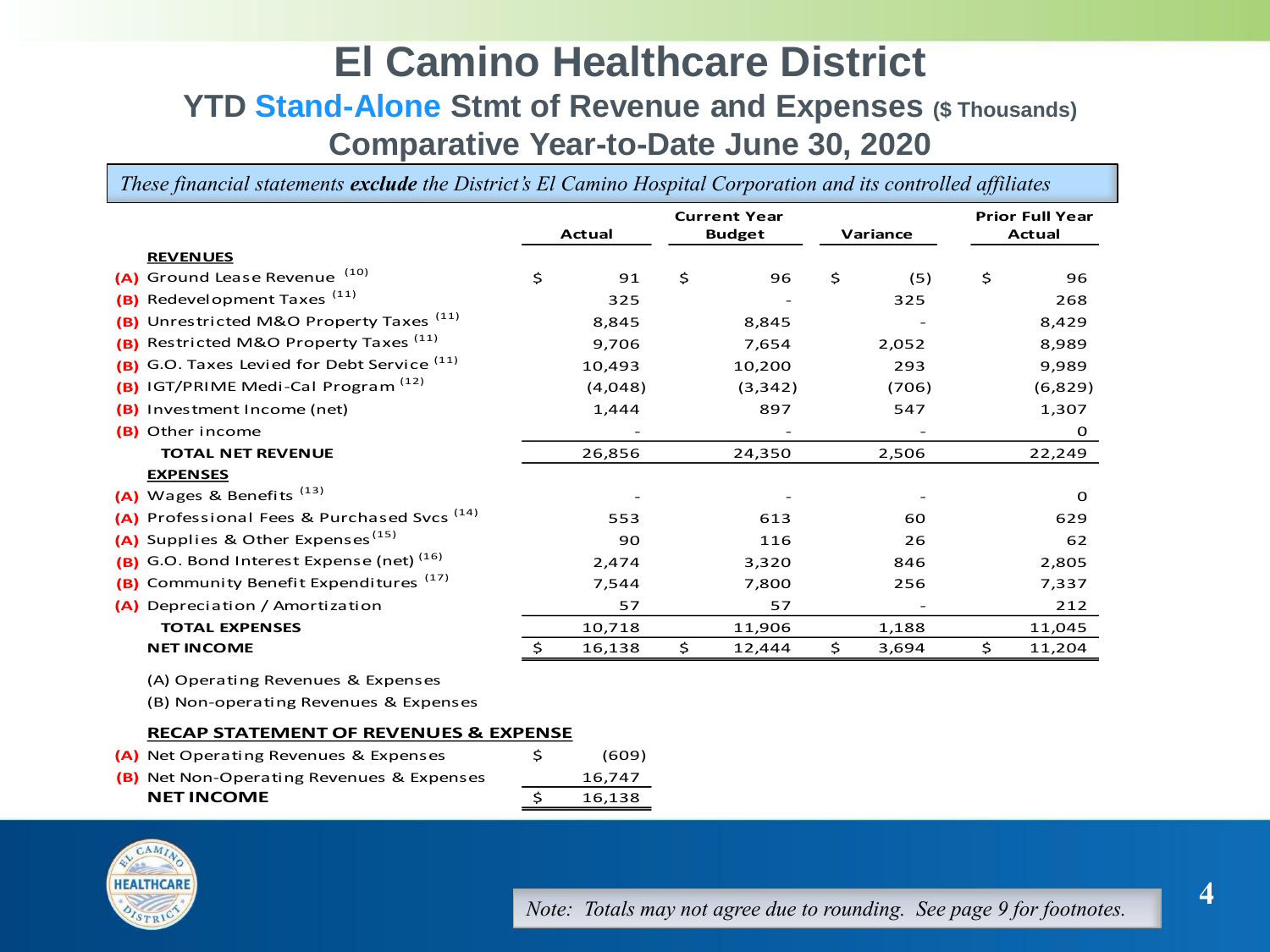# **El Camino Healthcare District**

### **Comparative YTD Stand-Alone Stmt of Fund Balance Activity (\$ Thousands)**

*These financial statements exclude the District's El Camino Hospital Corporation and its controlled affiliates*

|                                                |                           | <b>June 30, 2020</b> | <b>June 30, 2019</b>      |           |  |
|------------------------------------------------|---------------------------|----------------------|---------------------------|-----------|--|
| <b>Fiscal year beginning balance</b>           | \$                        | (48,009)             | \$                        | (59, 866) |  |
| Net income year-to-date                        | $\boldsymbol{\mathsf{S}}$ | 16,138               | $\boldsymbol{\mathsf{S}}$ | 11,204    |  |
| Transfers (to)/from ECH:                       |                           |                      |                           |           |  |
| IGT/PRIME Funding <sup>(18)</sup>              | $\mathcal{S}$             | 360                  | $\boldsymbol{\mathsf{S}}$ | 6,829     |  |
| Capital Appropriation projects <sup>(19)</sup> | $\mathcal{S}$             | (7,223)              |                           | (6,176)   |  |
| <b>Fiscal year ending balance</b>              | \$                        | (38, 734)            | \$                        | (48,009)  |  |

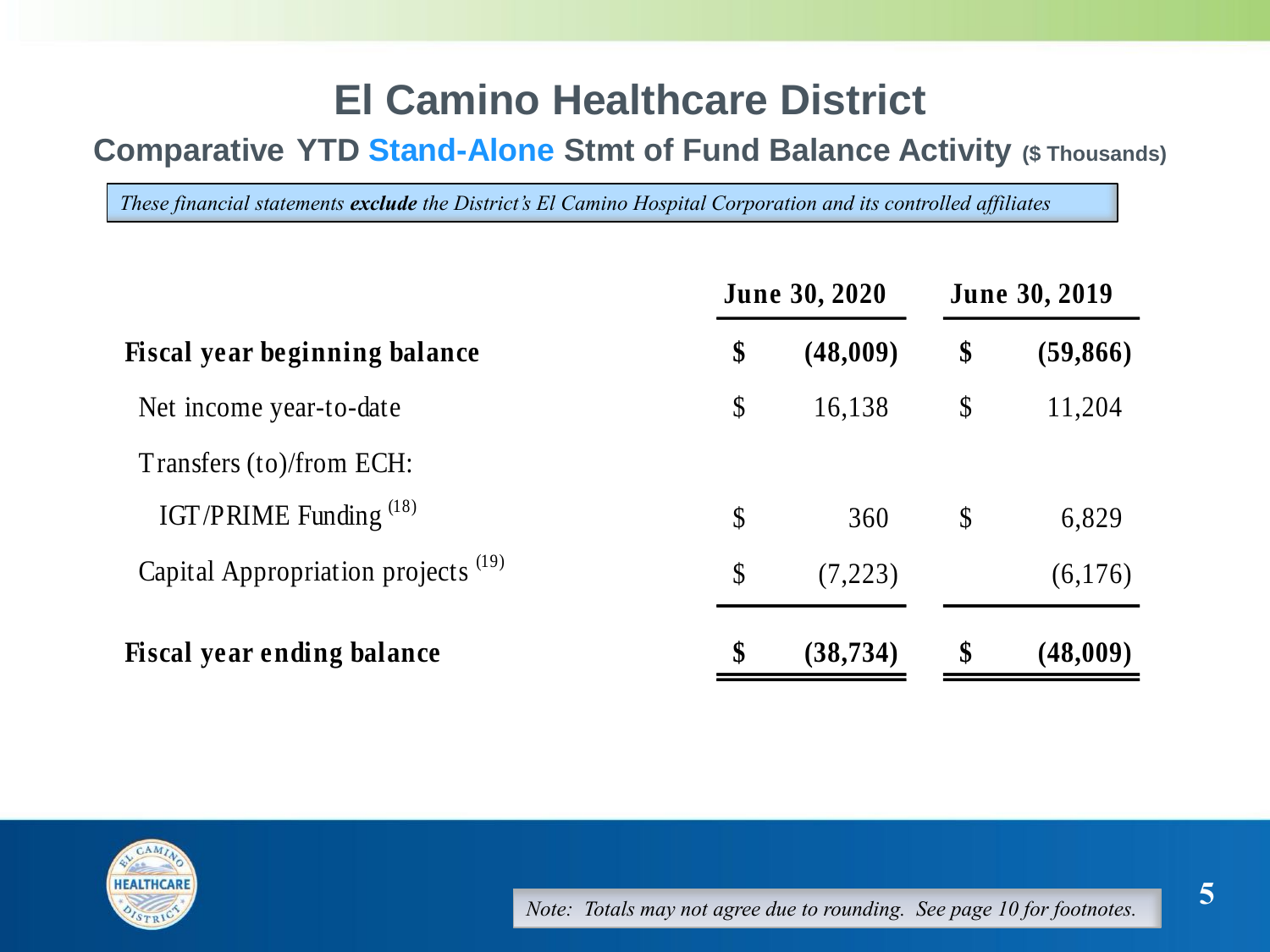#### **El Camino Healthcare District Notes to Stand-Alone Financial Statements**

*These financial statements exclude the District's El Camino Hospital Corporation and its controlled affiliates*

- **(1) Due from Retiree Health Plan –** The monies due from Trustee for District's Retiree Healthcare Plan.
- **(2) Operational Reserve Fund** Starting in FY 2014, the Board established an operational reserve for unanticipated operating expenses of the District.
- **(3) Capital Appropriation Fund –** The net increase of \$2.8 million is a combination of the transfer to the Hospital in support of the Women's Hospital upcoming renovation (\$6.1M) and this year's property taxes in excess of the Gann Limit (\$8.9M) that is restricted for the Capital Appropriation Fund.
- **(4) Capital Replacement Fund** Formerly known as the Plant Facilities Fund (AKA Funded Depreciation) which reserves monies for the major renovation or replacement of the portion of the YMCA (Park Pavilion) owned by the District.
- **(5) Community Benefit Fund –** This fund retains the unrestricted property M&O taxes to pay for its operations and to support its Community Benefit Programs. As the year ended there is approximately \$8.5 million to be transferred into this fund to be used in fiscal year 2021.
- **(6) Funds Held by Trustee –** Funds from General Obligation tax monies, being held to make the debt payments when due.
- **(7) Capital Net Assets -** The land on which the Mountain View Hospital resides, a portion of the YMCA building, property at the end of South Drive (currently for the Road Runners operations), and a vacant lot located at El Camino Real and Phyllis.
- **(8) Accounts Payable and Accrued Expenses –** Expenses due which have not yet been paid.
- **(9) Fund Balance –** The negative fund balance is a result of the General Obligation bonds which assisted in funding the replacement hospital facility in Mountain View. Accounting rules required the District to recognize the obligation in full at the time the bonds were issued ; receipts from taxpayers will be recognized in the year they are levied, slowly reducing the negative fund balance over the next 17 years.

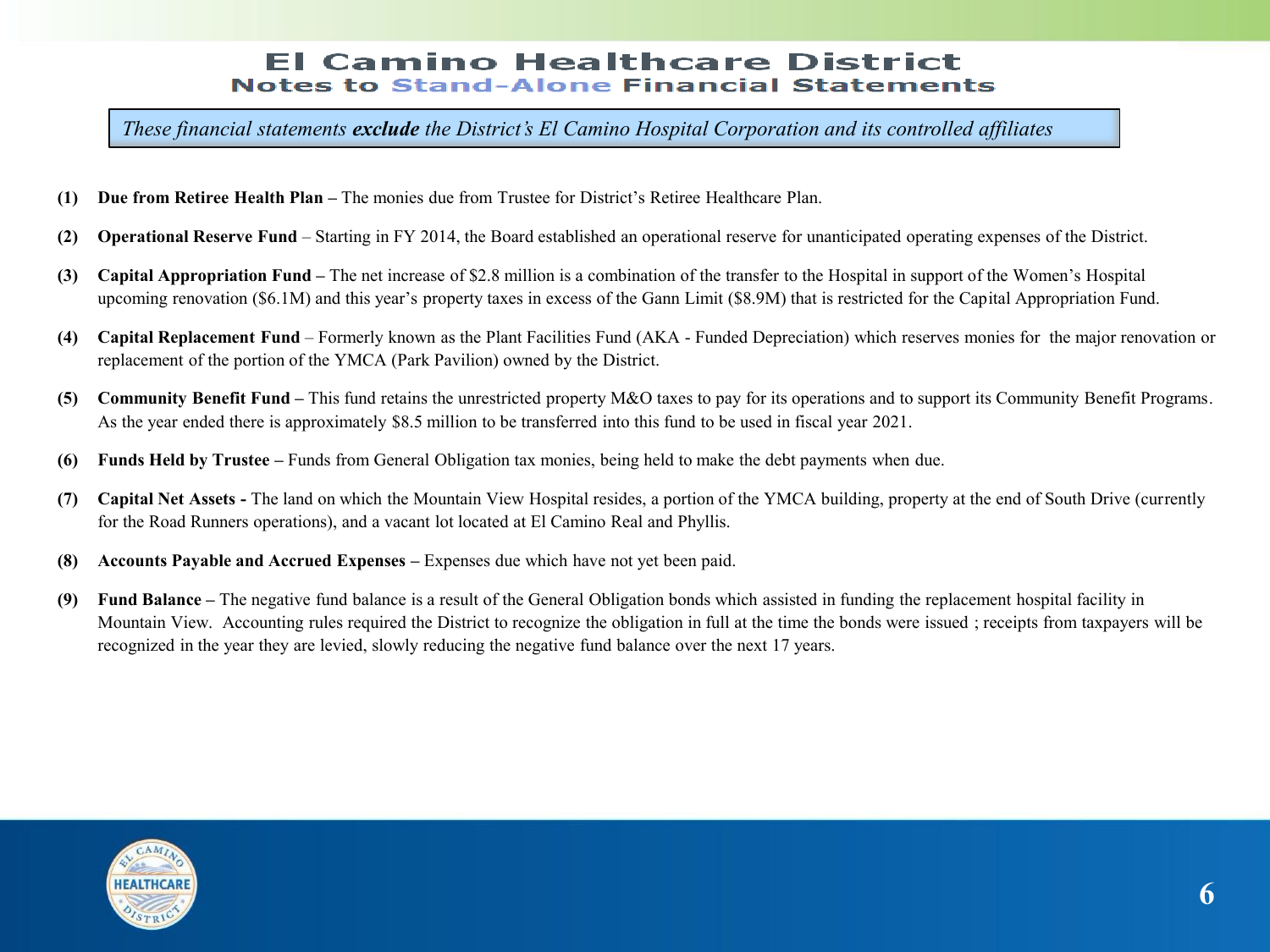#### **El Camino Healthcare District Notes to Stand-Alone Financial Statements**

*These financial statements exclude the District's El Camino Hospital Corporation and its controlled affiliates*

- **(10) Other Operating Revenue –** Lease income from El Camino Hospital for its ground lease with the District.
- **(11)Taxes: Redevelopment, M&O, G.O.**  Tax receipts (either received or to be received) during the period. Note amount for the G.O. Taxed Levied for Debt will come in less than prior year mostly due to the March 2017 G.O. Refunding that the District did that reduced the previously \$12.90 of assessed property valuation per \$100,000 to a current \$10.00 per \$100,000.
- **(12)IGT/PRIME Expense**  A payment in support of the PRIME program, will provide a return at two (2) times this amount.
- **(13) Wages & Benefits –** The District employs no employees. Employees are based at the Hospital, CONCERN, or SVMD entities. The District does contract with the Hospital and outside professional and general services organizations (see item 14).

**(14) Professional Fees & Services** – Detailed below:

|                                                    | Community Benefit Support from ECH         |   | 397 |
|----------------------------------------------------|--------------------------------------------|---|-----|
|                                                    | Consulting                                 |   | 61  |
|                                                    | Legal                                      |   | 63  |
|                                                    | Videotaping of Board Meeting               |   | 4   |
|                                                    | Website                                    |   | 24  |
|                                                    | Other                                      |   |     |
|                                                    |                                            |   | 553 |
| $(15)$ Supplies & Other Expenses – Detailed below: |                                            |   |     |
|                                                    | Marketing                                  | S | 27  |
|                                                    | Dues (LAFCO & CSDA)                        |   | 23  |
| ٠                                                  | Postage (Fall newsletter no other support) |   | 18  |
|                                                    | Digital Website Development                |   | 15  |
|                                                    | Board Education / Travel                   |   | 4   |
| ٠                                                  | Board Meeting Stipends                     |   |     |
|                                                    |                                            |   | 90  |
|                                                    |                                            |   |     |

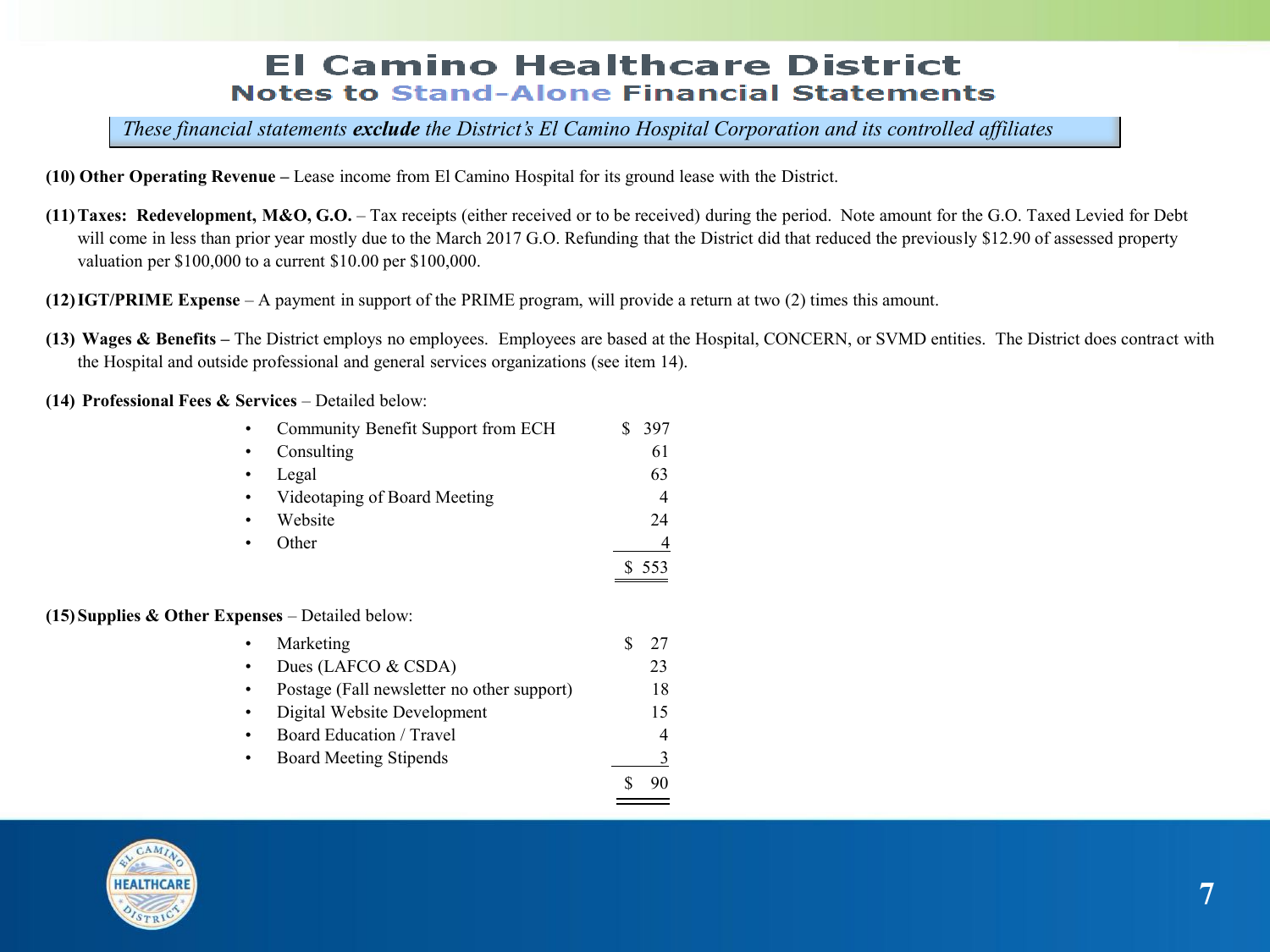#### **El Camino Healthcare District Notes to Stand-Alone Financial Statements**

*These financial statements exclude the District's El Camino Hospital Corporation and its controlled affiliates*

- **16) G.O. Bond Interest Expense –** It is to be noted that on March 22, 2017 the District refunded \$99M of its remaining \$132M 2006 G.O. bond issue. Refunding of the 2006 G.O. debt, given current interest rates, caused a net present value savings of \$7M.
- **17) Community Benefit Expenditures** Starting in FY 2014, the District is directly operating its Community Benefit Program at the District level. This represents amounts expended to grantees and sponsorships thus far in this fiscal year . Note the major payments to recipients are made in August and February of the fiscal year.
- **18) IGT/PRIME Funding** Transfers from ECH for participation in the PRIME program thus far in FY 2020.
- **19) Capital Appropriation Projects Transfer**  This amount for FY2020 was the approved amount at the Board's June 2019 meeting to be transferred to the Hospital during FY2020 for the future renovation of the Women's Hospital after the IMOB is completed in the early 2020.

**Note** The \$1.2M FY2020 funding for the Community Testing Program will be recorded in October 2020.